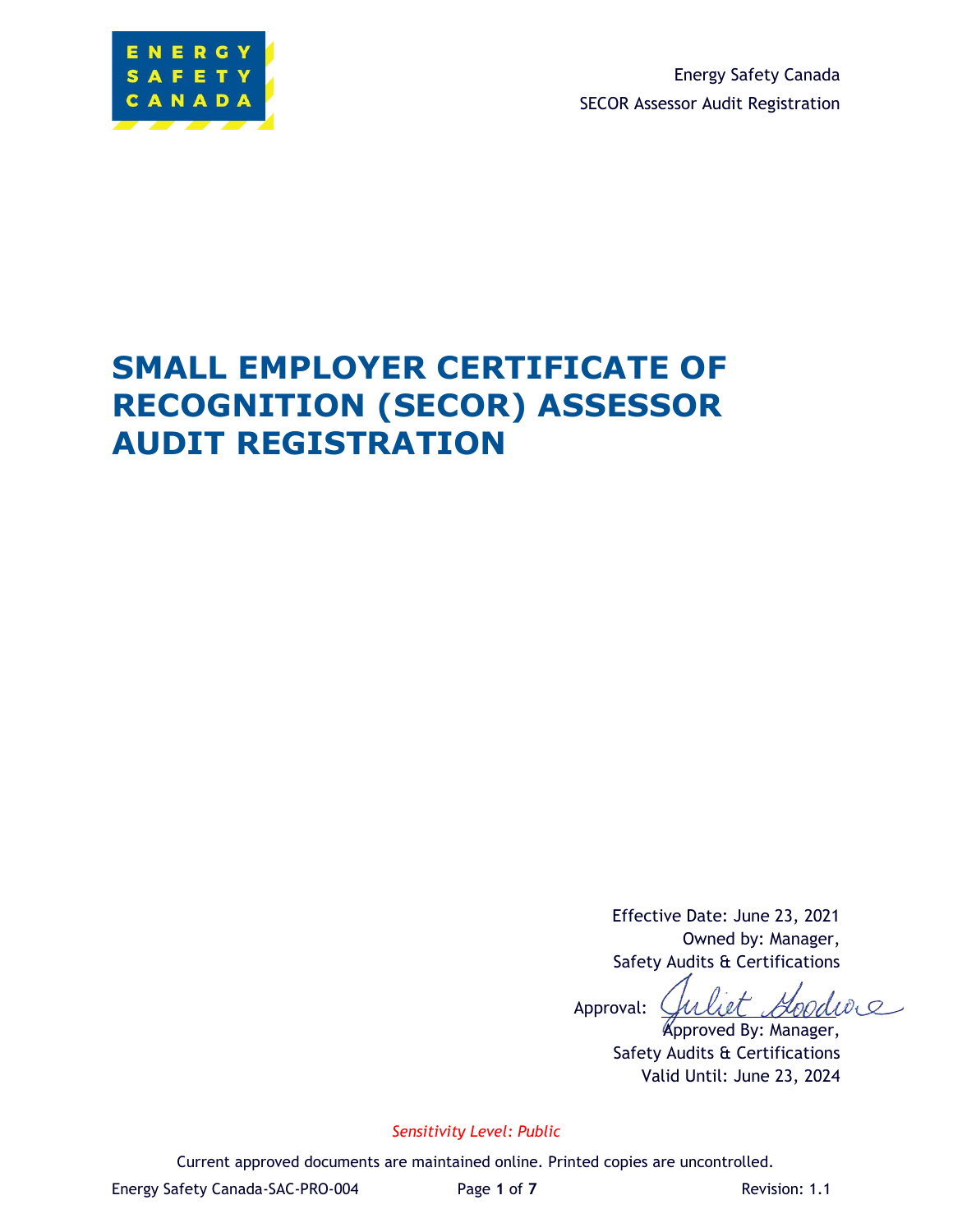

## **SUMMARY OF CHANGES**

This Summary shows:

- All changes from last approved and published document
- The location within the document where the changes have been made

| <b>Version</b> | Date               | Author(s)     | <b>Revision Notes</b>                                                                                                                                                                                                         |
|----------------|--------------------|---------------|-------------------------------------------------------------------------------------------------------------------------------------------------------------------------------------------------------------------------------|
| 1.0            | January 1,<br>2019 | Melissa Mass  | This is the first revision of the SECOR<br><b>Assessor Audit Registration</b><br>Procedure. This revision brings the<br>Procedure template into alignment<br>with the templates used by the<br>Governing Documents Framework. |
| 1.1            | March 24,<br>2021  | Shannon Senga | 3 Year review                                                                                                                                                                                                                 |

Requirements changed in the new revision will be identified with a revision triangle beside it.

## **SUMMARY OF REVIEWERS**

The following people were involved in the review of this Procedure.

| <b>Name</b>    | <b>Position</b>                                       |
|----------------|-------------------------------------------------------|
| Shannon Senga  | Program Administrator, Safety Audits & Certifications |
| Juliet Goodwin | Manager, Safety Audits & Certifications               |

#### *Sensitivity Level: Public*

Current approved documents are maintained online. Printed copies are uncontrolled.

Energy Safety Canada-SAC-PRO-004 Page 2 of 7 Revision: 1.1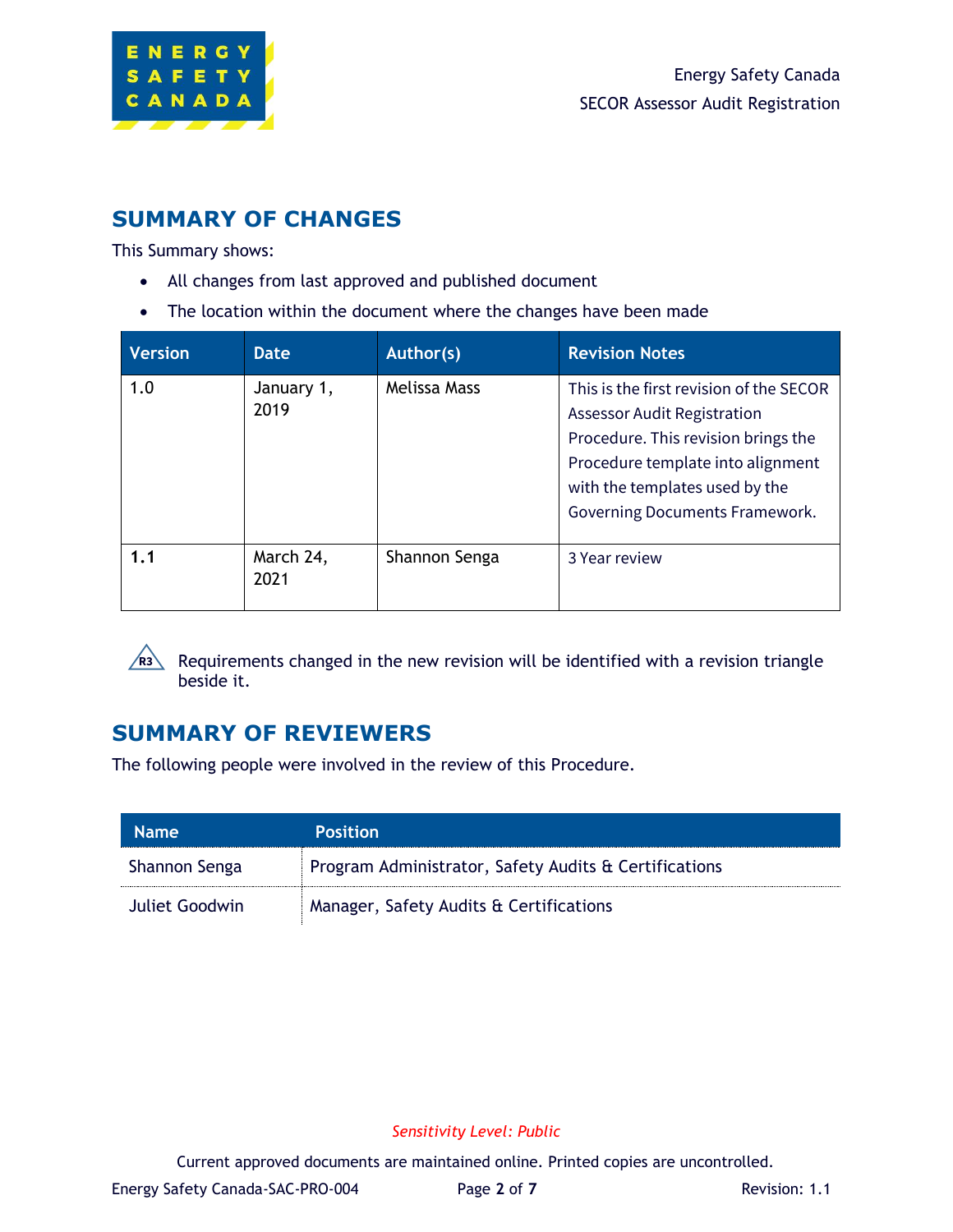

## **TABLE OF CONTENTS**

### *Sensitivity Level: Public*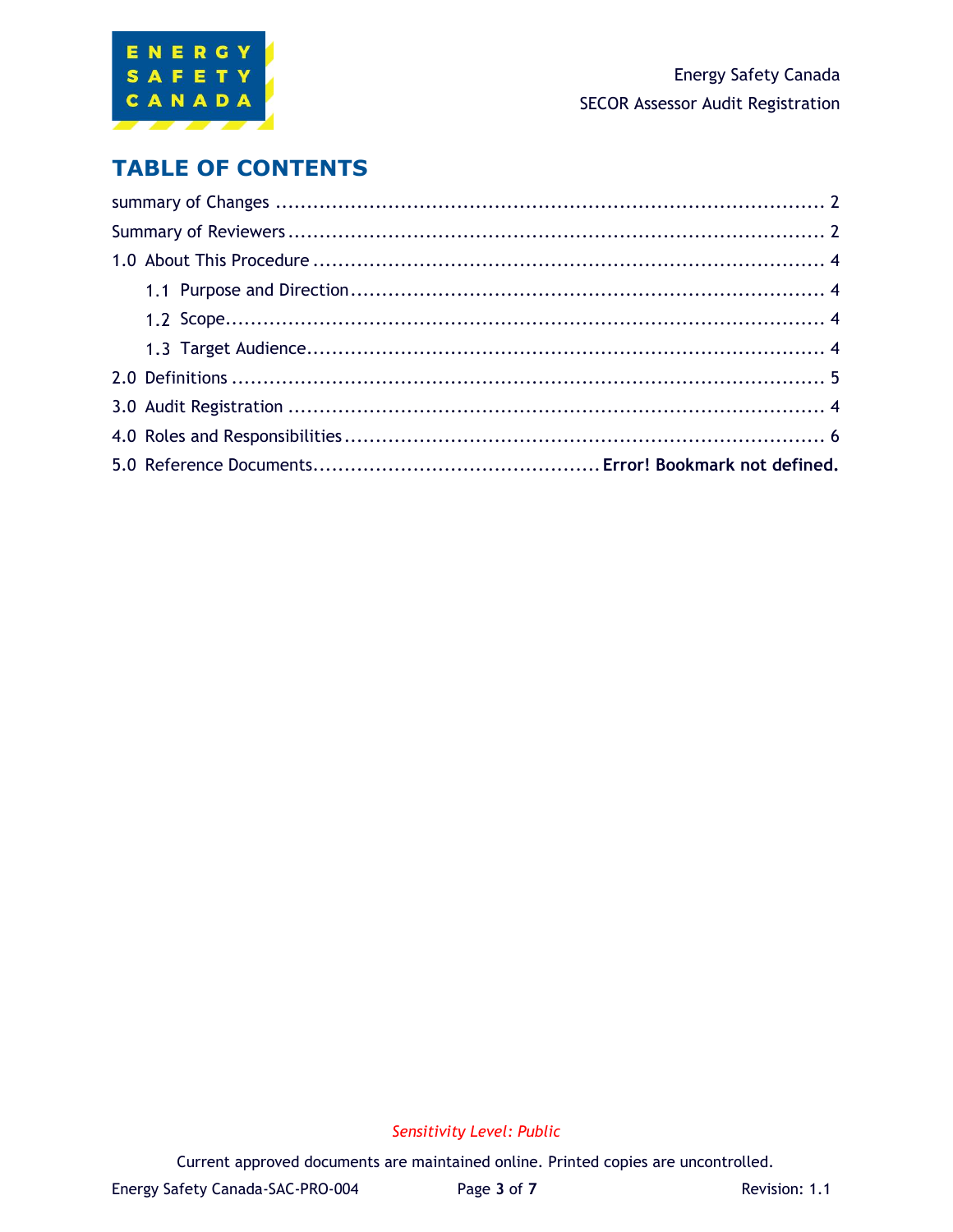

## **1.0 ABOUT THIS PROCEDURE**

#### $1.1$ **Purpose and Direction**

1.1.1 The Small Employer Certificate of Recognition (SECOR) assessor has a responsibility to register each audit with Energy Safety Canada prior to its start date. The SECOR Audit Registration System provides support, guidance and enhanced customer service to both the employer and assessor. The system also enhances Energy Safety Canada's ability to manage its resources, as it tracks the approximate submission date of each assessment.

#### $1.2$ **Scope**  $\sqrt{R3}$

- 1.2.1 This procedure applies to the SECOR assessors, or consultants/contractors assisting in registering a SECOR assessment.
- 1.2.2 An Energy Safety Canada certified external auditor will not fall under this procedure as a SECOR assessor unless they are looking to achieve SECOR certification for their own company.
- 1.2.3 If a small employer would like to hire an Energy Safety Canada external auditor to perform their SECOR assessment, the employer and auditor would need to follow the requirements of procedures [Audit Registration](https://energysafetycanada.sharepoint.com/sites/SafetyAuditsandCertifications/Policies%20%20Procedures/01%20Procedures%20and%20Process%20Flows/001%20Team%20Review/Shannon/SAC%20PRO-004%20SECOR%20Assessor%20Audit%20Registration.docx) and SAC-PRO-006 SECOR [Audit](https://energysafetycanada.sharepoint.com/sites/SafetyAuditsandCertifications/Policies%20%20Procedures/01%20Procedures%20and%20Process%20Flows/001%20Team%20Review/Shannon/SAC%20PRO-005%20SECOR%20Audit%20Conducted%20by%20a%20SECOR%20Assessor.docx)  [Conducted by an External Auditor.](https://energysafetycanada.sharepoint.com/sites/SafetyAuditsandCertifications/Policies%20%20Procedures/01%20Procedures%20and%20Process%20Flows/001%20Team%20Review/Shannon/SAC%20PRO-005%20SECOR%20Audit%20Conducted%20by%20a%20SECOR%20Assessor.docx)

#### $1.3$ **Target Audience**

1.3.1 The target audience for this document is all Energy Safety Canada personnel in the Safety Audits and Certifications department and external stakeholders under the SECOR program.

## **2.0 AUDIT REGISTRATION**

- $2.1$ The following training requirements must be met before registering a SECOR assessment:
	- The assessor must have completed the Energy Safety Canada Safety Program Development course. If the registration is submitted without valid training, the registration will not be accepted.
	- If it has been three or more years since taking the initial Safety Program Development course, the assessor must first complete one of the Energy Safety Canada refresher training courses listed below. If the assessment registration is submitted without valid training, the registration will not be accepted. Training courses include:
		- Hazard Management

#### *Sensitivity Level: Public*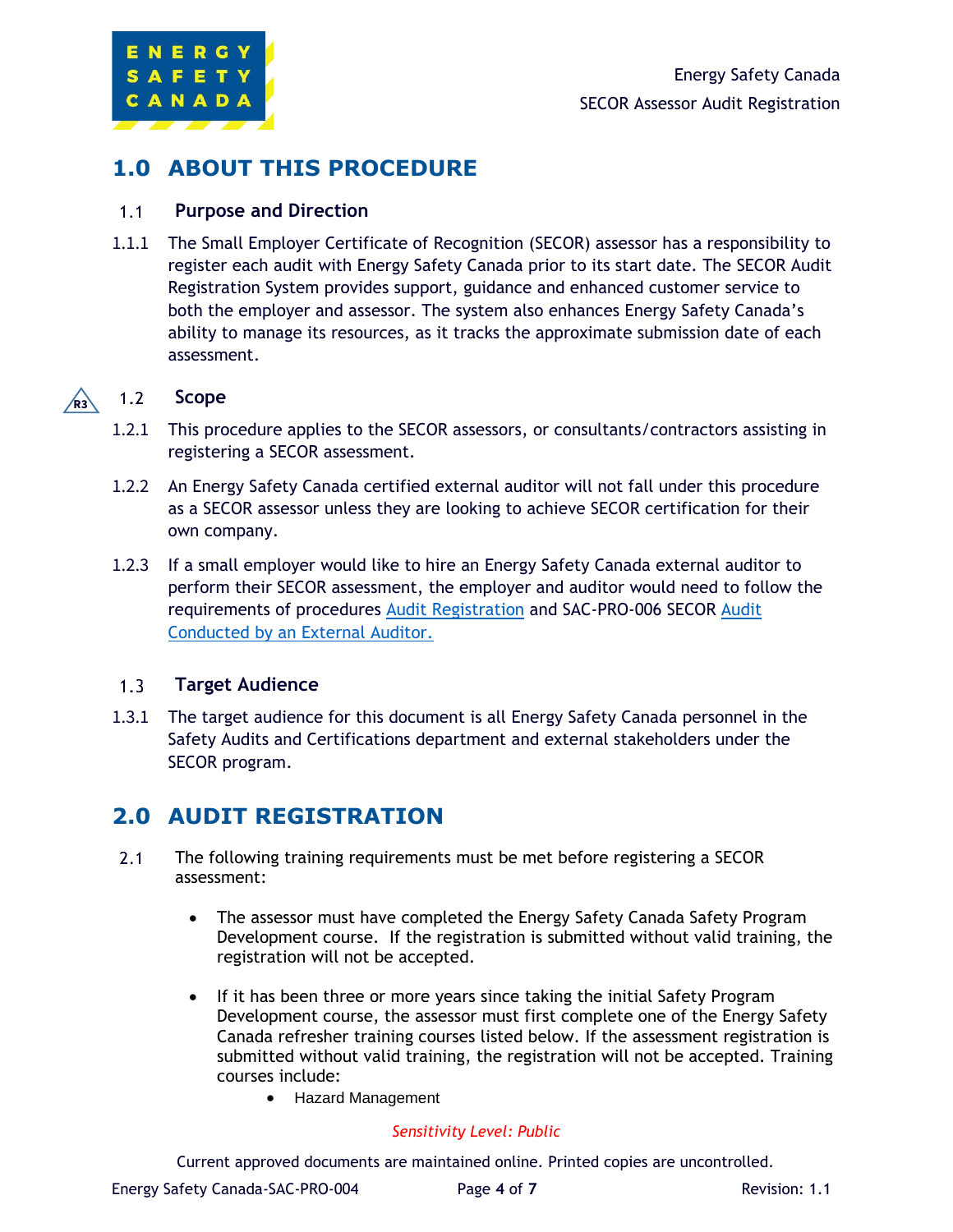

- Accident and Accident Investigation
- Supervisor Leadership for Health & Safety in the Workplace
- Oilfield Driver Awareness
- Understanding our Canadian Model
- Health and Safety Committees and Representatives
- $2.2$ At times, a refresher course may be cancelled due to unforeseen circumstances. In this situation, the assessor must register in the next available course from the list above. Completion of the course will be required prior to the assessment registration submission, or the assessment registration will not be accepted.
- $2.3$ Once training or refresher training is complete, the individual is considered the SECOR assessor for the employer they are registering the assessment for.
- $2.4$ In cases where a consultant/contractor has been hired, as outlined in the Definitions Section of this procedure, both the consultant/contractor and the employer's SECOR assessor must have training that is complete and up to date. If either party does not have valid training, the assessment registration will not be accepted.
- $2.5$ Payment must be received prior to an assessment registration being approved.
	- All payments for Energy Safety Canada fees will need to come directly from the employer seeking the SECOR certification or maintenance assessment. No payment from the consultant/contractor will be accepted.
- $2.6$ The assessor is responsible for the following regarding SECOR assessment registrations:
	- Registering all SECOR assessments with Energy Safety Canada prior to starting the assessment
	- Paying of all applicable fees to Energy Safety Canada
	- Ensuring assessor training is current; registrations are not accepted if the assessor's training is not current.
	- Providing accurate and current WCB information on the registration
	- Registrations for multiple companies are not accepted. Exceptions are granted if the employers have shared ownership and health and safety management systems.

### **3.0 DEFINITIONS**

**Employer**:

- A company with 10 or less employees under their WCB account number. This includes owners of the company.
	- $\circ$  If an individual owns more than one company falling under the Small Employer definition and wants to obtain SECOR certification for both, they must request prior approval as per [Group Audit of Related Employers.](https://www.energysafetycanada.com/EnergySafetyCanada/media/ESC/COR%20Materials%20-%20Standards/SAC_PRO-054_Group_Audit_of_Related_Employers.pdf)

#### *Sensitivity Level: Public*

Current approved documents are maintained online. Printed copies are uncontrolled.

Energy Safety Canada-SAC-PRO-004 Page 5 of 7 Revision: 1.1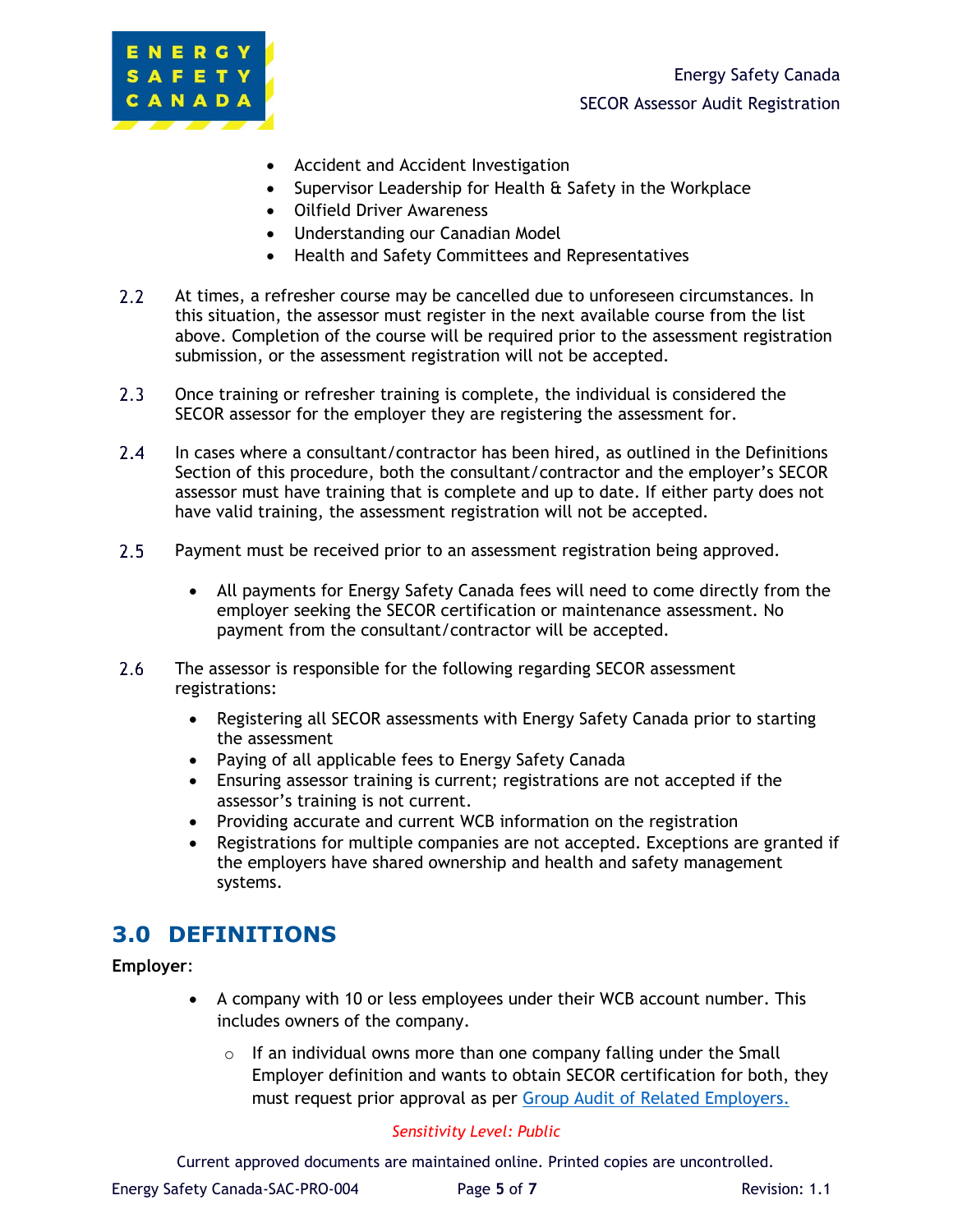

#### **SECOR Assessor**:

- An owner or employee of the company who has a good understanding of all operations and has completed the required Energy Safety Canada initial or refresher training courses under the SECOR program.
	- $\circ$  Individuals who do not have the required training are not permitted to register (or submit) assessment audits on behalf of the SECOR assessor. This includes use of the assessor's login or password. If the assessor requires assistance, an individual can be present as the assessor completes the registration process.

#### **Consultant/Contractor**:

- An individual hired by the company to assist in the completion of the SECOR assessment.
- Must have completed the required Energy Safety Canada training courses under the SECOR program.

## **4.0 ROLES AND RESPONSIBILITIES**

|                 | Review Roles and Responsibilities to ensure compliance with Energy<br>$\bullet$<br>Safety Canada's program requirements.                                       |  |  |
|-----------------|----------------------------------------------------------------------------------------------------------------------------------------------------------------|--|--|
| Assessor        | Be available to conduct the assessment in its entirety.                                                                                                        |  |  |
|                 | Have the required training up to date.                                                                                                                         |  |  |
|                 | Register the assessment audit prior to the planned start date.                                                                                                 |  |  |
|                 | Considerations should be made when selecting a start date to allow<br>enough time for the following:                                                           |  |  |
|                 | $\circ$ To make necessary payment to Energy Safety Canada                                                                                                      |  |  |
|                 | For Energy Safety Canada to perform required quality assurance<br>$\circ$<br>checks on the assessment registration                                             |  |  |
|                 | Provide information in a timely manner as requested by Energy Safety<br>$\bullet$<br>Canada to assist with the assessment registration process.                |  |  |
|                 | Notify Energy Safety Canada of any changes or cancellations, as soon as<br>$\bullet$<br>they occur, to the original approved assessment audit registration.    |  |  |
| <b>Employer</b> | Review SAC-PRO-039, to ensure compliance with Energy Safety Canada's<br>$\bullet$<br>program requirements.                                                     |  |  |
|                 | Have an active health and safety management system in place<br>$\bullet$                                                                                       |  |  |
|                 | Provide current and accurate WCB account information and worksite<br>$\bullet$<br>and employer information, which are required at the time of<br>registration. |  |  |

#### *Sensitivity Level: Public*